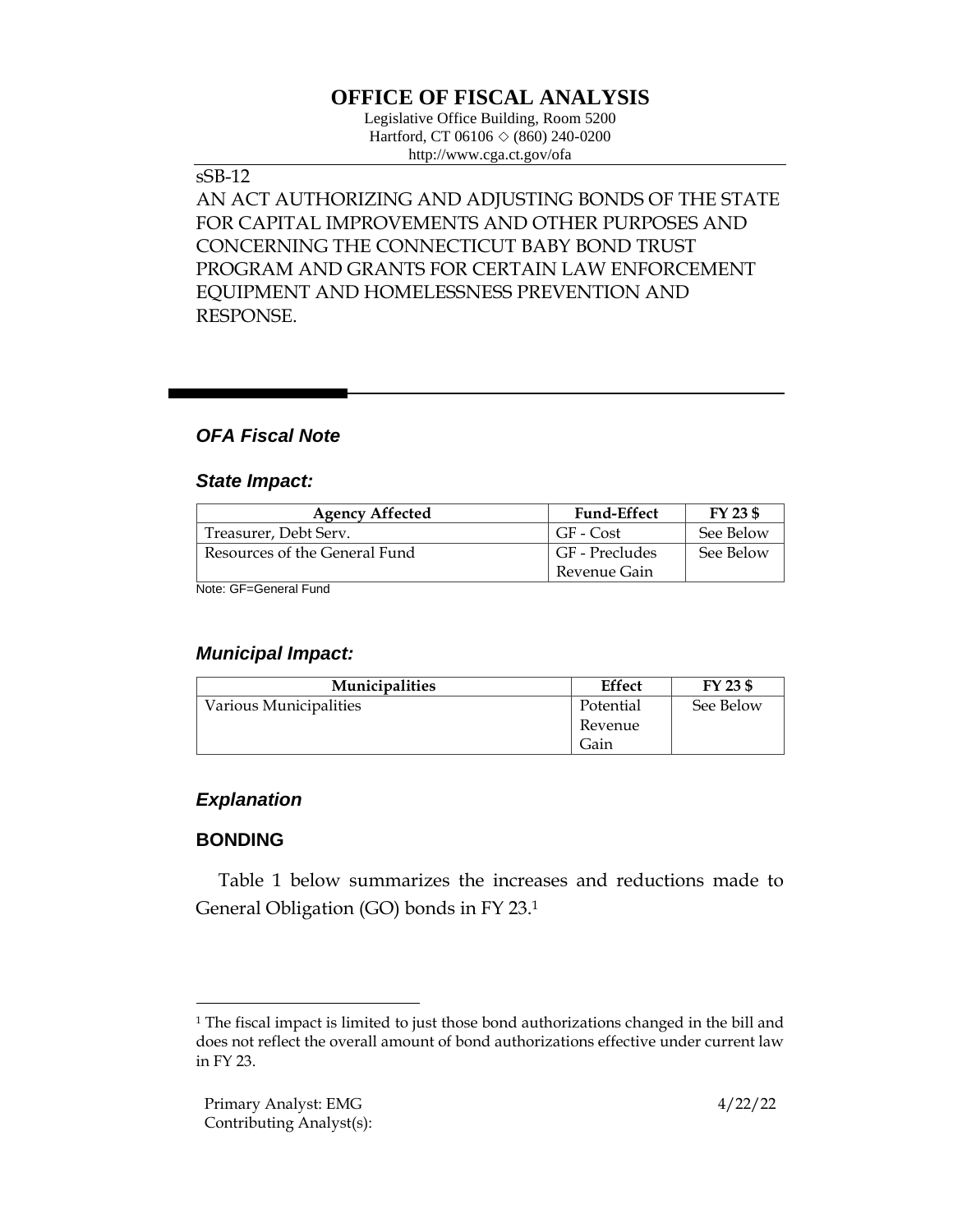| Description                                 | FY 23 \$ |
|---------------------------------------------|----------|
| <b>General Obligation (GO) Bonds</b>        |          |
| New Authorizations                          | 337.8    |
| Changes to Prior Authorizations             | 128.0    |
| <b>Reductions to Current Authorizations</b> | (100.5)  |
| <b>NET TOTAL GO BONDS</b>                   | 365.3    |

#### **Table 1: FY 22 and FY 23 Increases and Reductions to GO, STO, and CWF Bond Authorizations (in millions)**

Table 2 indicates the eventual total General Fund fiscal impact of the bill, through debt service, if all bonds authorized by the bill are allocated by the State Bond Commission and issued by the Office of the State Treasurer. If new authorizations are fully allocated when effective, there would be a cost to the General Fund for debt service of approximately \$18.3 million in FY 24. The remaining debt service costs identified in Table 2 would be repaid after FY 24.

## **Table 2: Net GO Bond Authorizations and Estimated Total Debt Service Cost (in millions)**

| <b>Fiscal Year</b><br>Authorized                                                         | <b>Authorization Amount \$</b> | <b>Total Estimated Debt</b><br><b>Service Cost<sup>1</sup> \$</b> |  |  |
|------------------------------------------------------------------------------------------|--------------------------------|-------------------------------------------------------------------|--|--|
| 2023                                                                                     | 365.3                          | 522.6                                                             |  |  |
| <sup>1</sup> Debt service estimates based on market rates and repaid over 20 year terms. |                                |                                                                   |  |  |

### **Municipal Impact of Bonding Provisions**

To the extent authorized bonds are allocated by the State Bond Commission, new authorizations for multiple bond programs, including programs regarding municipal traffic signals, municipal purchase of electric buses, school HVAC construction, open space conservation, and clean water programs, will result in potential revenue gain to various municipalities.

### **Baby Bonds Program Changes**